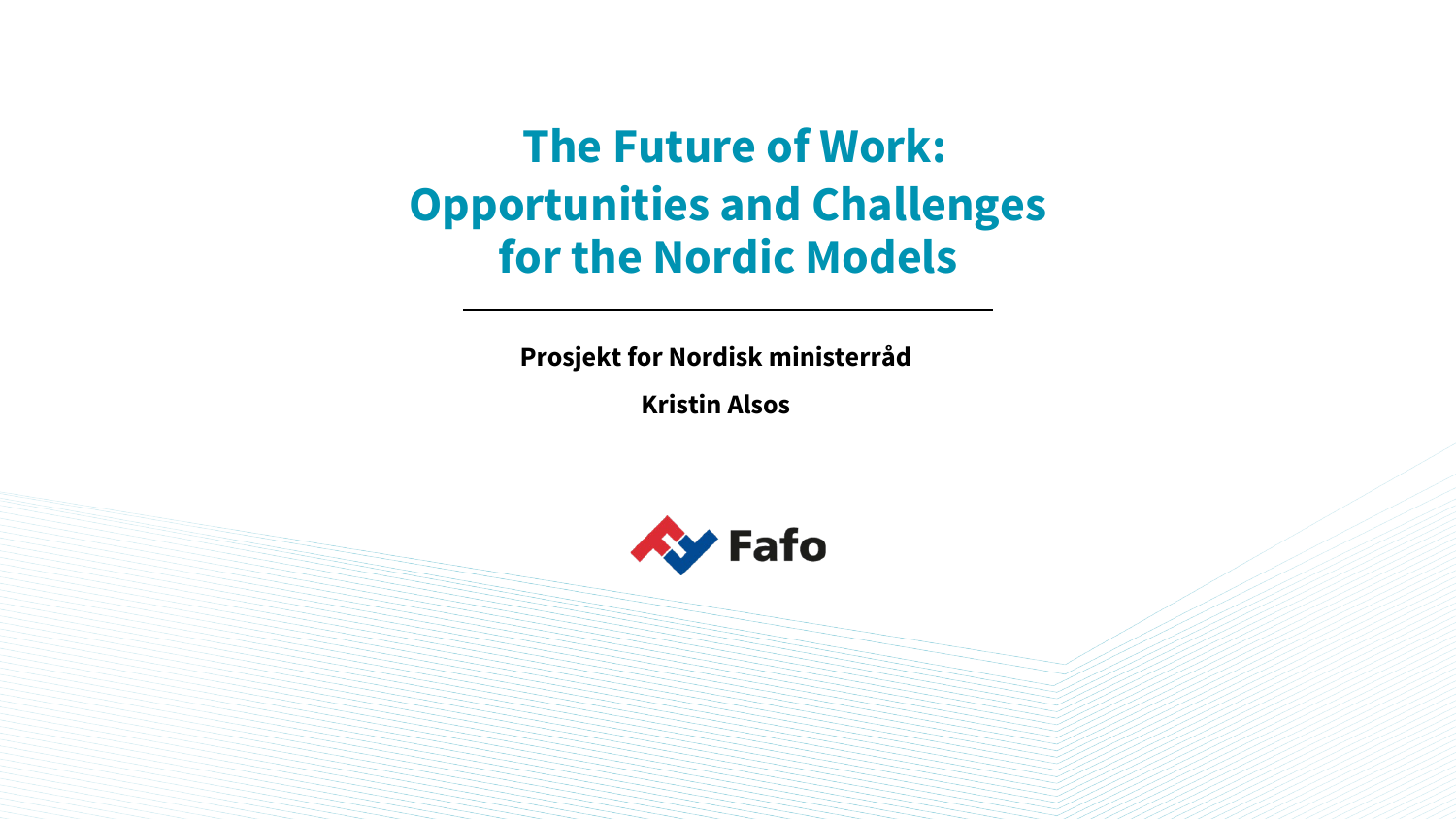# THE FUTURE OF WORK

### OPPORTUNITIES AND CHALLENGES FOR THE NORDIC MODELS 2017-2020

A project funded by the Nordic Council of Ministers and organized by Fafo, Oslo, in cooperation with ca 30 researchers from all Nordic countries.

#### $5 - 6$ **PILLAR1** PILLAR<sub>2-4</sub> **PILLAR PILLAR7 Main drivers of change** Implications for policies and institutions **What is happening? 5. Occupational health - challenges** The Nordic model in **Megatrends:** 1. Digitalization of traditional work **Consequences for** "How does digitalization affect the volume and pattern of work,<br>skill requirements, work organization, employment relations, and the<br>strategies of stakeholders in production of traditional goods and services?" for Nordic work environment regimes · alobalization the future world of • employment · demographic change work "What are the main strains on employee health<br>emerging from the new forms of digitalized work?" · climate change • wages & productivity Working Papers April 2019, and fall 2019.<br>Final report spring 2020 (TemaNord).<br>Coordinator: Bertil Rolandsson, Gothenburg University · digitalization • Synthesis of project Working Papers June 2019 and January 2020. · social & gender inequality findings Final report August 2020 (TemaNord) "The future of work is not · skill requirements & training 2. Self-employed, independent work Coordinator: Jan Olav Amundsen, STAMI, Oslo. pre-determined by • Needs, hurdles, and and new forms of atypical contracts technological or other avenues for renewal of the • hiring patterns & work "What are the causes, incidence and effects of atypical work in the Nordics,<br>and what happens under the radar?" megatrends. Their impact Nordic model organization will be shaped by politics and Series of Policy Briefs April 2019, Working Papers fall 2019,<br>Final report spring 2020 (TemaNord)<br>Coordinator: Anna Ilsøe, FAOS, Copenhagen University Institutions and differ across 6. Labour law and needs for • work environment & health **Final Report November** countries, industries, and requiatory reform 2020 (TemaNord) · employment relations worker groups." "How do the changing patterns of work challenge<br>the regula-tory framework of Nordic labour markets? 3. New labour market agents Coordinator: - platforms and crowds How can cracks opening be mended?" **TemaNord 2018: 555** Jon Erik Dølvik, Fafo. The Nordic Future of Work. "What is shaping the evolution of Nordic platform work? How are gains<br>and risks distributed, and what kinds of regulations are evolving?" Working Papers April 2019 and November 2019,<br>Final report August 2020. **Drivers, Institutions, Upgrading or polarization** 3 Policy Briefs April 2019, Final Report Spring 2020 (TemaNord)<br>Coordinator: Kristin Jesnes, Fafo Coordinators: Marianne J Hotvedt, and Politics. of work? University of Oslo, Kristin Alsos, Fafo, Oslo.  $95 - 8 - 18$  $1112 + 121121$ **OBJECTIVE:** Action and policy oriented research that contributes to dialogue, experience exchange, and mutual learning across the Nordic boundaries between politicians, civil servants, stakeholders and the public.

Continuous dissemination through conference, workshops, and intermediary reports published on the project website summarized in final TemaNord reports from all 7 pillars.